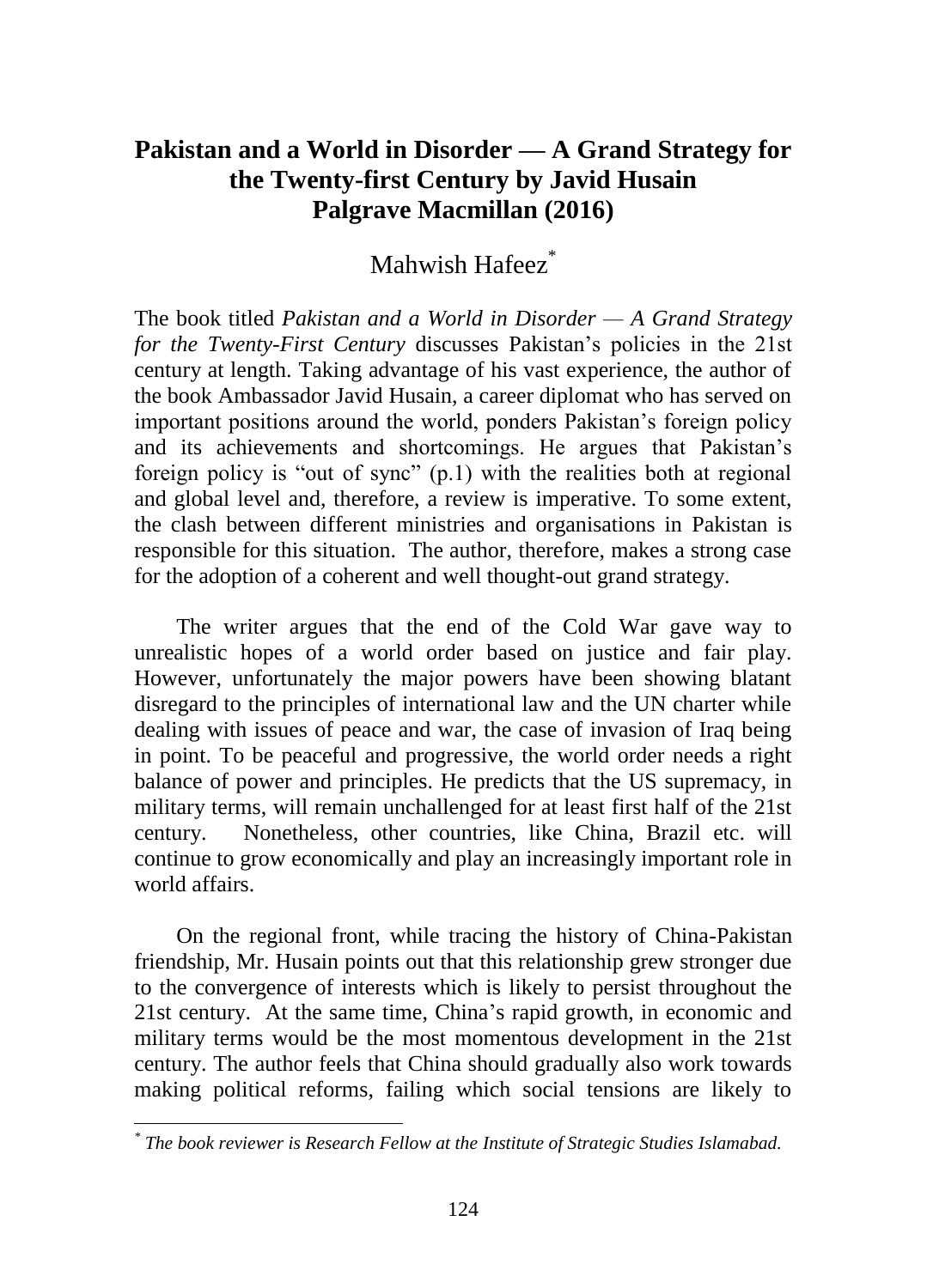## Strategic Studies

increase. At present, China's military budget is far below the military budget of the US. However, this situation is likely to change because of the difficulties the US has been facing economically since last many years. Ambassador Husain very rightly points out that the US would use all powers at its disposal to resist China's growing influence and power. Highlighting the importance of CPEC, the author also makes a concrete suggestion that Pakistan should pay more attention to the rapidly growing ASEAN region.

While turning his attention to India, the author insists that Pakistan, while formulating its policies, should take into account India's growth as a major regional power and its regional and global strategic goals. On the Asian continent, Indian economy is the second largest after China. As a result, India is also spending huge amount on acquisition of modern weapons and defence budget. In strategic terms, India is a member of important world forums like G-20 and is an aspirant of permanent membership in the United Nations Security Council. Further, the US has given an important role to India in its efforts to contain China. Hence, it should not come as a surprise that India seeks its hegemony in this particular region. The author suggests that Pakistan should refrain from any adventurism but, at the same time, should also not adopt an appeasement policy which, the current government seems to be doing. The writer, feels that internal political harmony, cultural identity and economic prosperity are the only ways through which Pakistan can challenge Indian hegemony in the region. Further, Pakistan should take a firm stand while dealing with India on the issues that bedevil the bilateral relationship. Finally, Pakistan should further improve its relations with China, Iran, Turkey, Saudi Arabia and Russia to balance India's power advantage. On the issue of regional cooperation, the writer feels that Pakistan should focus more on Economic Cooperation Organisation (ECO) instead of South Asian Association for Regional Cooperation (SAARC). Here again, the argument presented by the author is valid as unlike SAARC, ECO member-states have common cultural heritage, geographical proximity, absence of serious disputes, their economies are complementary and there are no hegemonic designs among the member states.

Chapter six extensively deals with Afghanistan. After narrating the events that led to the civil war in Afghanistan, the author laments the fact